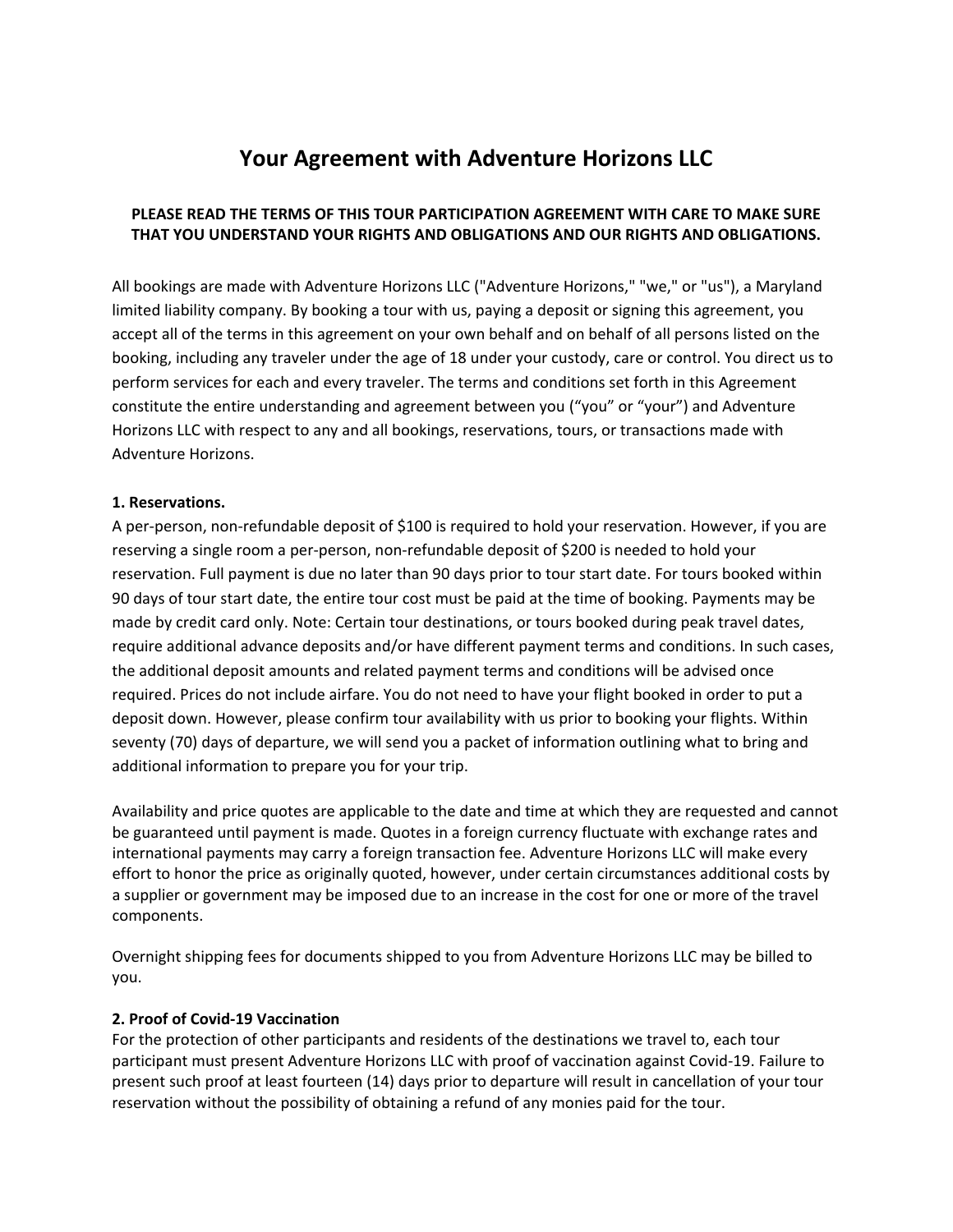# **3. Accuracy**

We endeavor to ensure that all the information and prices in communications with you on our website and in any advertising material that we publish are accurate, however, occasionally changes and errors occur and we reserve the right to correct prices and other details in such circumstances. You must check the current price and all other details relating to the arrangements that you wish to book before your booking is confirmed.

# **4. Pricing**

For trips outside the US, the price of your travel arrangements has been calculated using current exchange rates. We reserve the right to amend the price of unsold trips at any time to correct errors in the prices of confirmed trips. We also reserve the right to increase the price of confirmed trips to allow for increases which are a direct consequence of changes in:

- i. the price of the carriage of passengers resulting from the cost of fuel or other power sources;
- ii. the level of, taxes or fees applicable to the trip imposed by third parties not directly involved in the performance of the trip, including tourist taxes;
- iii. the exchange rates relevant to the package; and
- iv. cost changes which are part of our contracts with transport providers and any other suppliers.

However, after you have paid in full, tour packages will not be increased except for supplemental price increases imposed by governments, and you hereby consent to any such price increases. You will be charged for the amount of any increase in accordance with this clause.

# **5. Cutting Your Trip Short**

If you cut short your trip and return home early in circumstances where you have no reasonable cause for complaint about the standard of accommodation and services provided, we will not offer you any refund for that part of your trip not completed, or be liable for any associated costs you may incur. Depending on the circumstances, your travel insurance may offer coverage for curtailment.

# **6. Changes by You**

If you wish to change any part of your booked arrangements after our confirmation invoice has been issued, you must inform us in writing as soon as possible. This should be done by the first named person on the booking. While we will do our best to assist, we cannot guarantee that we will be able to meet your requested change. Where we can meet a request, all changes will be subject to payment of an administration fee of \$100 per person per change as well as any applicable rate changes or extra costs incurred as well as any costs incurred by ourselves and any costs or charges incurred or imposed by any of our suppliers. You should be aware that these costs could increase the closer to the departure date that changes are made, and you should contact us as soon as possible. Where we are unable to assist you and you do not wish to proceed with the original booking, we will treat this as a cancellation by you, in which case the cancellation charges set out in Section 8 below will become payable.

# **7. Transfer of Booking**

If you or any member of your party is prevented from travelling, that person(s) may transfer their place to someone else, subject to the following conditions: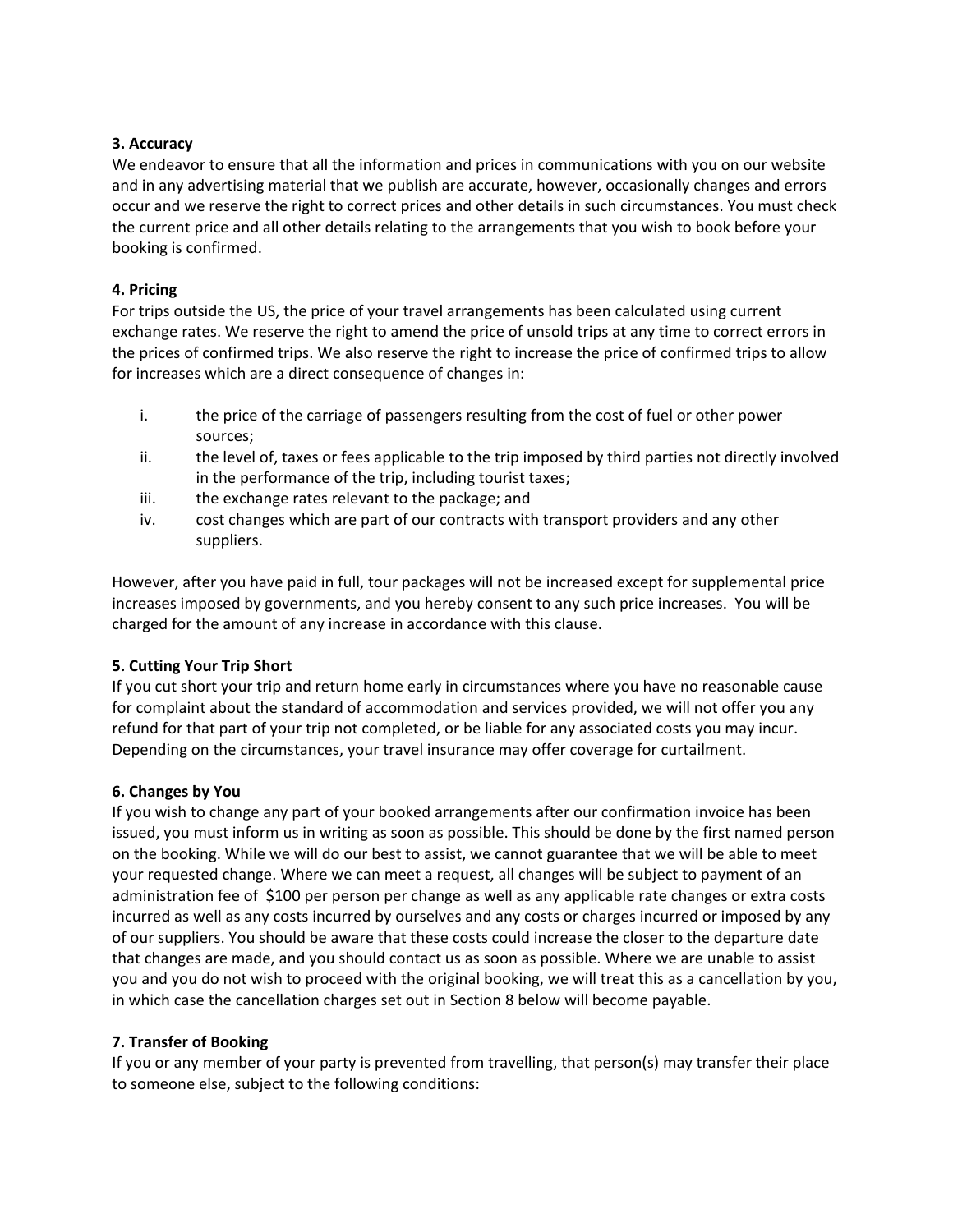- i. the suppliers allow for bookings to be transferred;
- ii. that person is introduced by you;
- iii. we are notified not less than 7 days before departure;
- iv. you pay any outstanding balance payment, an amendment fee of \$100 per person transferring, and any additional fees, charges or other costs arising from the transfer; and
- v. the transferee agrees to these booking conditions and all other terms of the contract between us.

You and the transferee remain jointly and severally liable for payment of all sums. If you are unable to find a replacement, cancellation charges as set out in Section 8 will apply in order to cover our estimated costs. Otherwise, no refunds will be given for passengers not travelling or for unused services.

# **8. Cancellations & Refunds**

All cancellations and refund requests must be made in writing. Your cancellation date will be the date we receive your notice. No verbal refund requests will be honored. Deposits are non-refundable. Refunds of final payment will be honored as follows:

| Notice received between 85-91 days prior to scheduled trip: | 80% refund |
|-------------------------------------------------------------|------------|
| Notice received between 57-84 days prior to scheduled trip: | 60% refund |
| Notice received between 15-56 days prior to scheduled trip: | 30% refund |
| Notice received 14 days or less prior to scheduled trip:    | No refund  |

Note: Certain tour destinations, or tours booked during peak travel dates, require additional advance deposits and/or have different payment terms and conditions. In such cases, the additional deposit amounts and related payment terms and conditions will be advised once required.

Cancellation penalties and fees imposed by our suppliers may be additional and, if imposed, will be deducted from the above refunds, if any. No refunds will be made after commencement of your trip, whether for early termination, voluntary absence from the trip or for any unused services. Your decision not to travel due to State Department warnings, fear of travel, illness, or any other reason, will be deemed a cancellation. If a flight or other delay for any reason causes you to miss services, no refunds will be given. Please review our Waiver and Release Agreement. A change of trip date or change of travel destination(s) will be treated as a cancellation and cancellation fees will apply. Please allow eight weeks for administration of refunds. **Comprehensive travel insurance (including trip delay, trip cancellation, trip interruption, and baggage) and health, accident and medical evacuation insurance are strongly recommended.**

# **9. If We Change or Cancel**

As we plan your trip arrangements many months in advance we may occasionally have to make changes to your itinerary or cancel your booking and we reserve the right to do so at any time.

Changes: If we make an insignificant change to your trip, we will make reasonable efforts to inform you as soon as reasonably possible if there is time before your departure, but we will have no liability to you. Examples of insignificant changes include alteration of transportation vehicle type or change of accommodation to another of the same or higher standard, or changes of carriers. Occasionally we may have to make a significant change to your confirmed arrangements. Examples of "significant changes" include the following, when made before departure: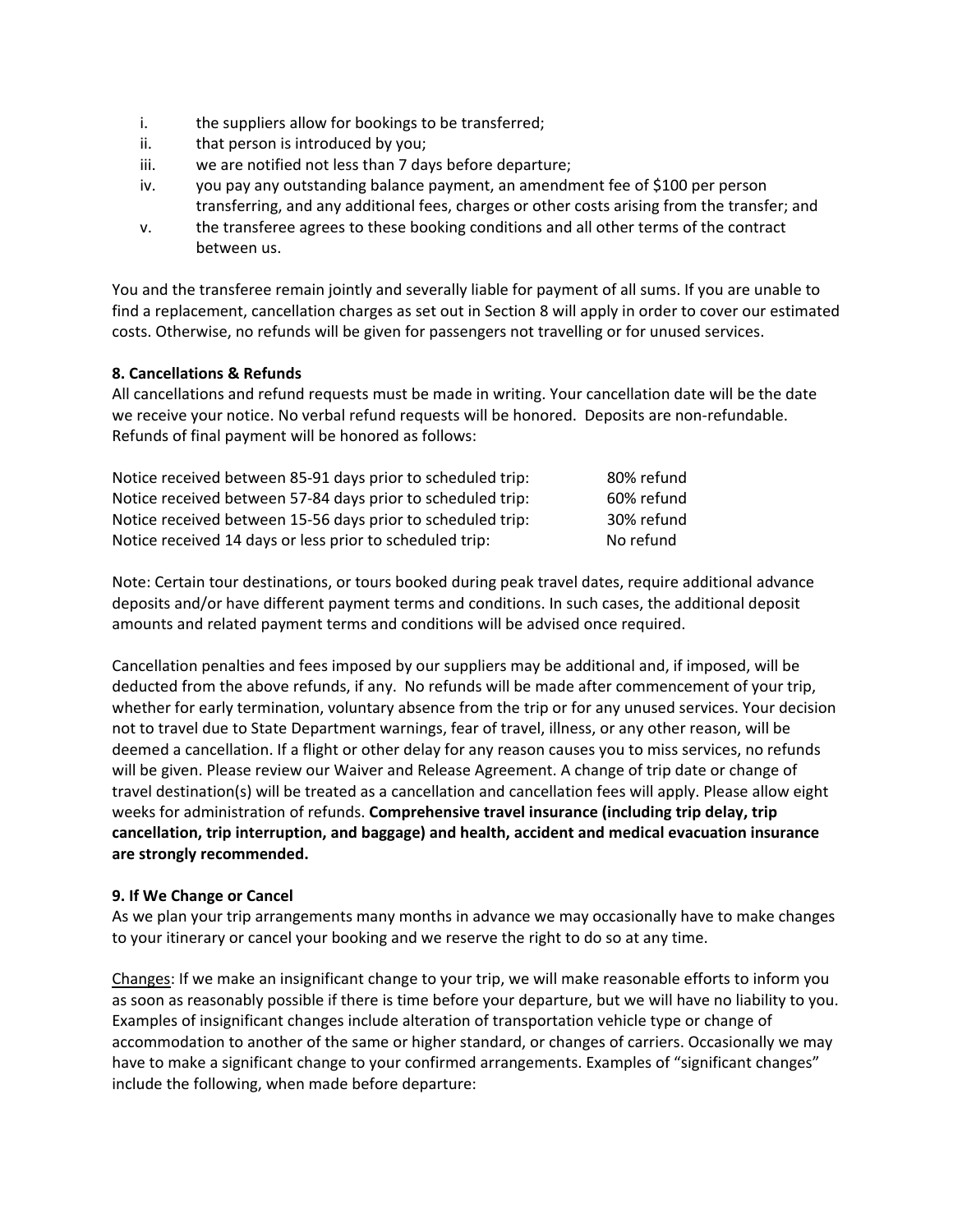- A change of accommodation area for the whole or a significant part of your time away.
- A change of accommodation to that of a lower standard or classification for the whole or a significant part of your time away.
- A significant change to your itinerary, missing out one or more destination entirely.

Cancellation: We may have to cancel your travel arrangements anytime before your departure date for any reason including a supplier's decision to cancel, a force majeure (as defined in Section 10), failure by you to pay the final balance or if the minimum number of participants required for a particular travel arrangement is not reached. If we have to make a significant change or cancel, we will tell you as soon as possible and if there is time to do so before departure, we will offer you the choice of:

1. (for significant changes) accepting the changed arrangements;

2. having a refund of all monies paid if the change occurs more than 91 days prior to your scheduled trip; or

3. accepting an offer of alternative travel arrangements of comparable standard from us, if available (we will refund any price difference if the alternative is of a lower value).

You must notify us of your choice within 7 days of our offer. If we do not hear from you within 7 days, we will contact you again to request notification of your choice. If you fail to respond again, we will assume that you have chosen to accept the change or alternative booking arrangements. If we become unable to provide a significant proportion of the services that you have booked with us after you have departed, we will, if possible, make alternative arrangements for you at no extra charge and where those alternative arrangements are of a lower standard, provide you with an appropriate price reduction.

We reserve the right to cancel any tour because of inadequate enrollment that makes the tour economically infeasible to operate or because of our concerns with respect to the safety, health or welfare of our travelers or staff. If we cancel a tour, our liability is limited to a full refund of your payments to us and we will not be liable for any other costs, damages or refunds of any kind for any loss, delay, inconvenience, disappointment or expense whatsoever in such circumstances. If a tour in progress must be interrupted or canceled, our liability shall be strictly limited to refund of the recoverable cost of any unused portion of the tour.

# **10. Force Majeure**

"Force Majeure" means, in relation to Adventure Horizons, any circumstances beyond the reasonable control of Adventure Horizons, (including, but without limitation, acts of God, explosion, flood, tempest, forceful wind, fire or accident, war or threat of war declared or undeclared, acts of terrorism, sabotage, insurrection, riots, strikes, civil disturbance, requisition, sickness, quarantine, government intervention, weather conditions, defects in machinery and vehicles, delay, wildlife, or other untoward occurrences).

Adventure Horizons LLC shall not be deemed to be in breach of these Terms and Conditions or otherwise be liable to you, by reason of delay in performance, or by non-performance, of any of its obligations hereunder to the extent that any such delay or non-performance is due to any Force Majeure.

If Adventure Horizons LLC, and/or any of its' travel suppliers, are affected by Force Majeure, they shall be entitled to, and may in their sole and absolute discretion, vary or cancel any itinerary or arrangement in relation to your trip. Payment of any refund by Adventure Horizons LLC to you as a result of the nonperformance of any obligations hereunder shall remain in its sole and absolute discretion, although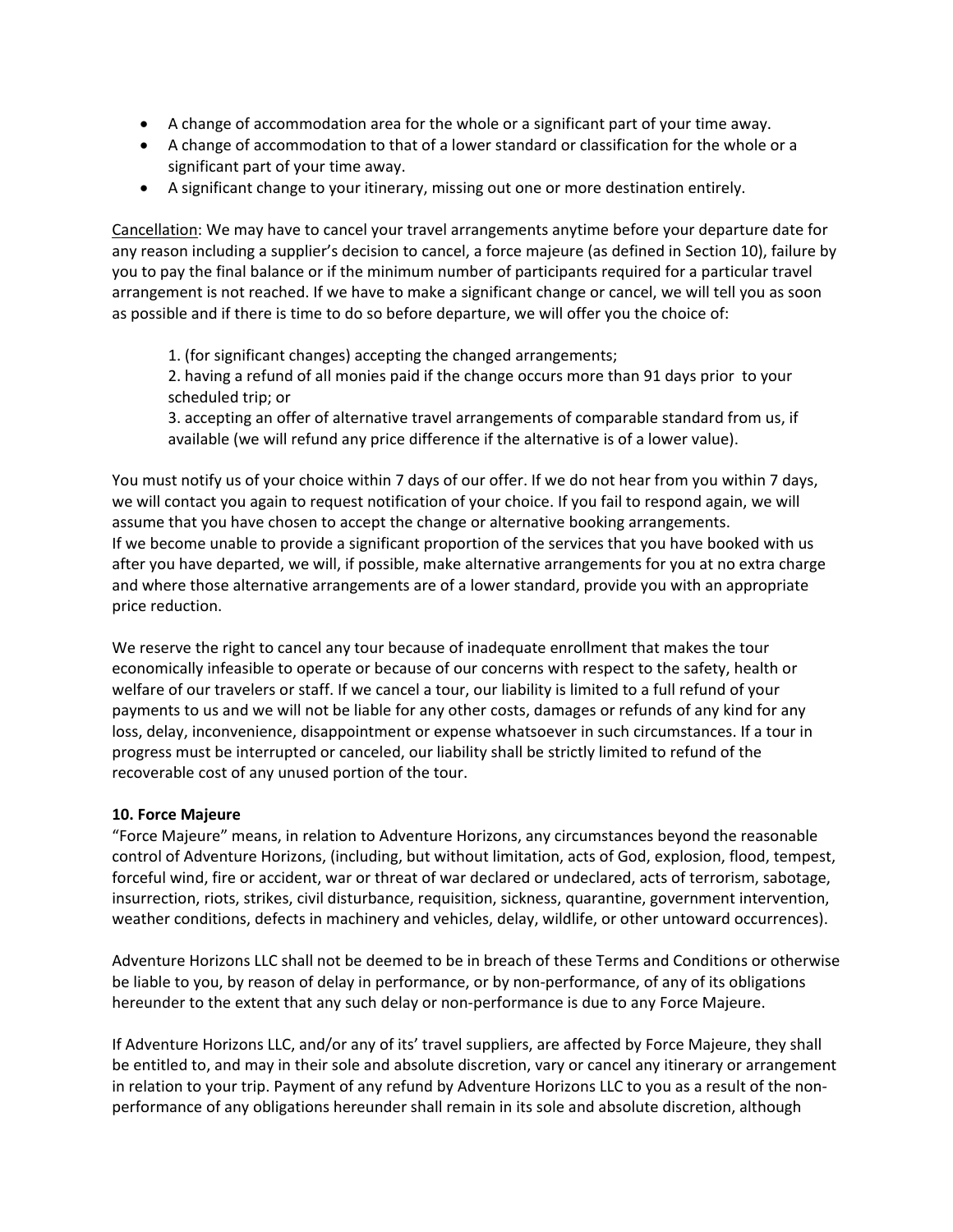Adventure Horizons LLC shall use its reasonable efforts to reimburse you where possible. However, Adventure Horizons LLC shall be entitled to deduct from any refund recoverable the reasonable actual and potential costs to Adventure Horizons LLC of the Force Majeure and applicable cancellation fees.

Regarding civil unrest, once Adventure Horizons LLC has investigated the prevailing situation, as it deems fit, it shall remain in Adventure Horizons' sole and absolute discretion whether to proceed with your trip. You may in such circumstances cancel the trip subject to Adventure Horizons' and each supplier's terms and conditions.

# **11. Coronavirus Pandemic**

As the worldwide COVID-19 coronavirus pandemic remains ongoing at this time, you acknowledge that for this reason, and other reasons not reasonably foreseeable at this time, your travel plans may be interrupted or cancelled by the supplier that is providing them, a government entity or other third party over which we have no control. You further acknowledge that the suppliers' own cancellation, rebooking and refund policies, subject to any applicable law that is now or may later be in effect, will govern your rights and remedies, including your right to receive a refund, in such an event. Moreover, you understand that should you elect to purchase travel insurance, the terms of the policy will dictate whether, and to what extent, coverage for any financial loss may exist under the circumstances. You hereby agree to hold Adventure Horizons LLC harmless and release it from any and all liability for any damages, including but not limited to monetary losses, you may incur as a result of such interruption or cancellation of these travel plans.

# **12. Tour Costs and Inclusions**

All tour costs are based upon the specified services in your customized itinerary or on our website as per the "Inclusions" section. Tour costs generally include accommodations; private sightseeing with local, English-speaking guides (unless touring is specified as group or lodge-based touring) and/or Englishspeaking drivers as specified in the itinerary; admission fees (unless otherwise specified); meals as indicated in detailed itinerary (B=breakfast, L=lunch, D=dinner); accommodation taxes and service charges; regional surface transportation; internal flights (if specified as included); airport, train station and/or port transfers as specified; government fees and local handling charges; travel visas (if specified as included); the full services of Adventure Horizons LLC before, during, and after your trip; pre-trip travel documents. Itemized cost breakdowns are not available. Please refer to the "Inclusions" section of your personalized itinerary or website for detailed information regarding which services are included in your tour cost. All tour costs are in US dollars.

Quoted tour prices include extensive personalized planning and operational charges, and are based on current rates of exchange, airfares, tariffs and taxes as of the date of issuance of your itinerary. Prices are valid for the travel dates specified in your confirmed itinerary. Adventure Horizons LLC reserves the right to increase tour prices to cover increased costs, tariffs and taxes, and to reflect fluctuations in foreign exchange markets. Prices are based on the number of travelers in your party; additions to or withdrawals from the group may alter the price for each participant.

# **13. Items Not Included**

Unless otherwise specified in your detailed itinerary, international flights, private air charters, airport departure taxes, gratuities, laundry, alcoholic beverages, excess baggage charges, PCR tests, visa fees for visas obtained on arrival, travel insurance, tours indicated as optional or not specified in the itinerary, items of a personal nature, and any items not specifically listed as included, are not included.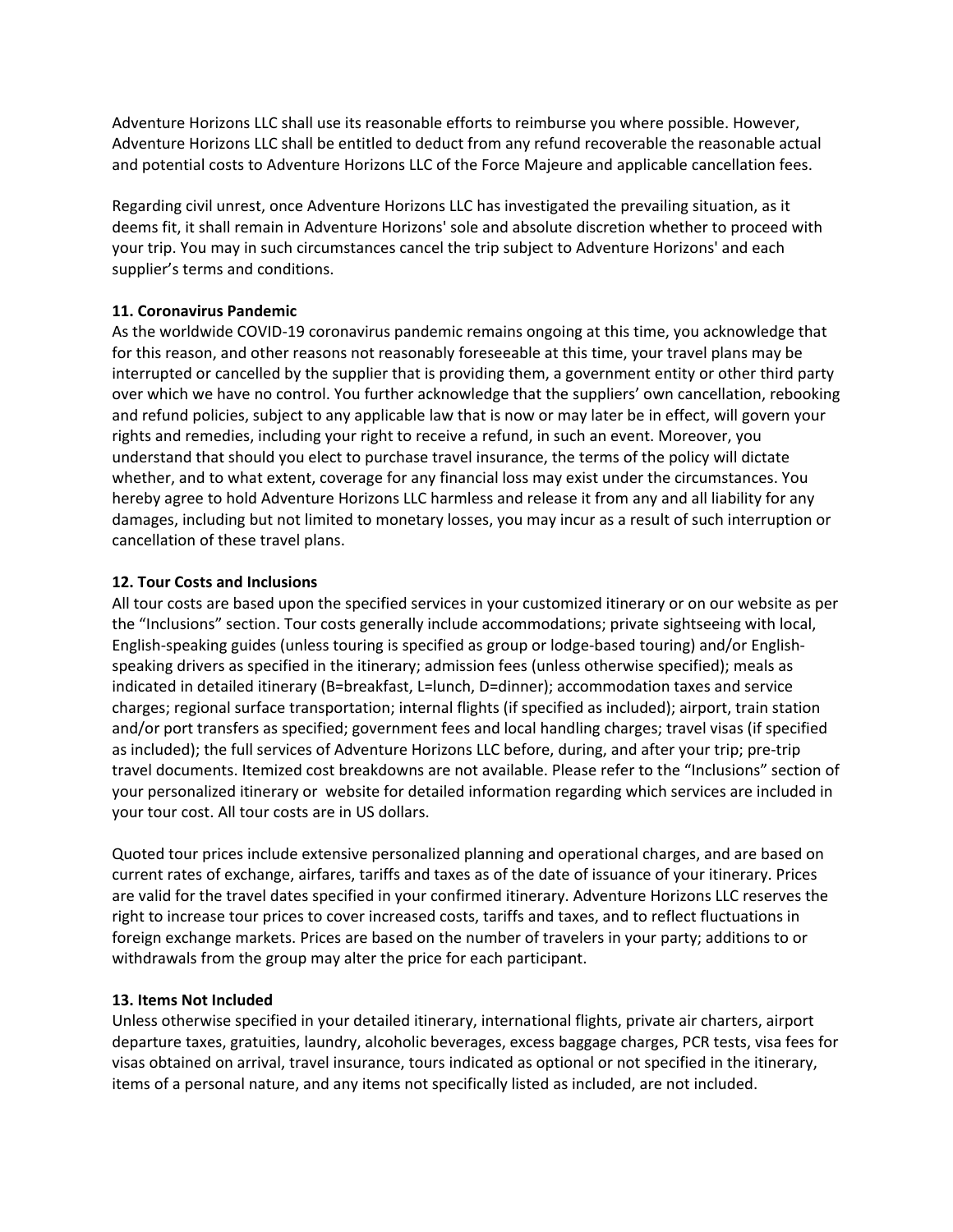#### **14. Single Travelers**

Tour prices are based on double occupancy. Single travelers will be expected to pay the single supplement fee.

# **15. Children**

Unless otherwise indicated in the tour description, all tour passengers must be at least twelve (12) years of age. However, some activities contained within an itinerary may have a different age restriction than the overall minimum age requirement, in which case details will be provided at the time of booking. We reserve the right to marginally exceed the published maximum group size on certain tours to accommodate a family.

# **16. Special Requests**

Any special requests must be advised to us at the time of booking. You should then confirm your requests in writing. While every effort will be made by us to try and arrange your reasonable special requests, we cannot guarantee that they will be fulfilled. The fact that a special request has been noted on your confirmation invoice or any other documentation or that it has been passed on to the supplier is not confirmation that the request will be met. Failure to meet any special request will not be a breach of contract on our part unless the request has been specifically confirmed. We do not accept bookings that are conditional upon any special request being met.

# **17. Health and Physical Condition**

The Americans with Disabilities Act ("ADA") is only applicable within the United States, and facilities for disabled individuals are limited outside its borders. Participants are understood to be in sufficient good health to undertake foreign travel. Adventure Horizons LLC requests that all travelers notify us in writing as early as possible of any physical or health conditions or other special needs while traveling (e.g., wheel chair requirements, access to refrigerators to store medications, dietary requirements or allergies, requests for large seats, limited walking ability during touring, schedule requirements, etc.). We make this request to ensure that your comfort and convenience are taken into consideration for all travel services we arrange. We will make reasonable efforts to accommodate the needs of our travelers. Motorized scooters may be unsuitable for many trips. Transportation services, including many tour motor coaches, may not be equipped with wheelchair ramps. Hotels may have accessible rooms. We do not, however, guarantee that all hotel facilities are accessible for travelers with disabilities. In cases where we cannot accommodate a traveler's special needs, persons requiring this assistance must be accompanied by a companion who will be responsible for independently providing the needed assistance. We regret that we cannot provide special individual assistance to travelers with special needs for ordinary daily activities, such as walking and dining. Unless specific arrangements have been confirmed with Adventure Horizons, in no instance will we or our suppliers physically push wheelchairs or lift or assist participants onto or off of transportation vehicles. If we are unable to properly accommodate the needs of the person(s) concerned, we will not confirm your booking or if you did not give us full details at the time of booking, we may cancel it and impose applicable cancellation charges when we become aware of these details.

# **18. Conduct During the Tour**

You are responsible for respecting the authority and following the directions of the tour guide and the laws of the countries in your Itinerary during a tour. We may exclude you from participating in all or any part of the tour if, in our sole discretion, your condition or behavior renders you unfit for the tour or unfit for continuation once the tour has begun. Unfitness may include, without limitation, any behavior that, regardless of its cause, is inappropriate or offensive or interferes with the delivery of tour services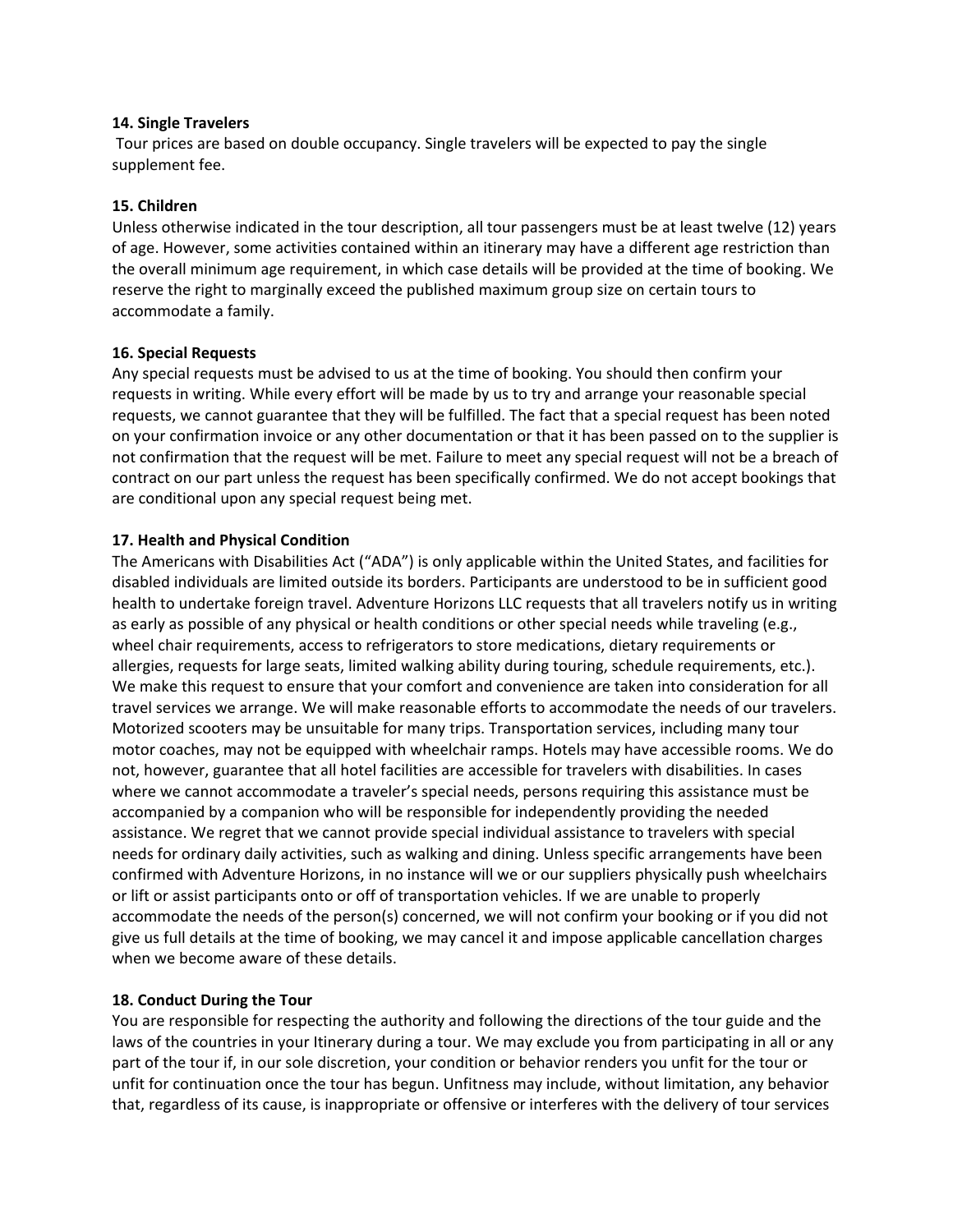or may constitute a hazard or embarrassment. In such case, our liability shall be strictly limited to refund of the recoverable cost of any unused portion of the tour. Should you decide for any reason not to participate in certain parts of the tour or use certain goods included in the tour, no refunds will be made for those unused parts of the tour or goods. You agree to indemnify and hold us harmless from and against any costs, damages, losses or liabilities arising out of (a) the actions or omissions of any minors traveling with you and (b) if you checked the box indicating that you are signing on behalf of yourself and your traveling companions, your companions' claims that you were not authorized to agree to this Agreement on their behalf.

# **19. Complaints**

We make every effort to ensure that your arrangements run smoothly, but if you do have a problem during your trip, please inform the relevant supplier immediately, who will endeavor to solve the problem. If your complaint is not resolved locally, please contact us on +1 (877) 439-1560. If the problem cannot be resolved and you wish to complain further, you must send formal written notice of your complaint to us by e-mail adam.wolf@avoyanetwork.com within 28 days of the end of your trip, giving your booking reference and all other relevant information. Please keep your letter concise and to the point. This will assist us to quickly identify your concerns and speed up our response to you. Failure to follow the procedure set out in this clause may affect ours and the applicable supplier's ability to investigate your complaint.

# **20. Credit Card Chargebacks**

Before initiating a chargeback related to any supplier of service, you agree to first attempt to resolve directly any disputed transaction fees with us. You agree to indemnify, hold harmless and defend Adventure Horizons LLC against credit card chargebacks arising out of: (a) your complaints regarding any supplier service or (b) unauthorized charges by members of your family or former employees of your company. You also agree to refrain from initiating a chargeback dispute for any other reason except fraud. You further agree to pay Adventure Horizons' reasonable attorney fees and expenses if ADVENTURE HORIZONS LLC LLChas to file suit against you in order to enforce the indemnification provision under this Section 20 of the Agreement or if you initiate a chargeback dispute arising out of a cause other than fraud.

# **21. Photographic Release**

Adventure Horizons LLC reserves the right to take photographs and videos of any of its trips and all passengers while on such trips. By traveling on a Adventure Horizons LLC trip, , you consent to such photography and filming, and agree to grant Adventure Horizons LLC the right to the use such photographs and recordings, including your image and likeness, for any commercial purposes whatsoever worldwide and in perpetuity, in Adventure Horizons' sole and absolute discretion, including without limitation for marketing and promotional purposes, without any pre-publication or pre-approval rights, nor payment of fees or royalties to you of any kind.

# **22. Hotel Check-In**

Upon check-in, the holder of the reservation must provide a valid identification and cash deposit, credit or debit card, as determined by the hotel at the hotel's sole discretion, in his or her name (the amount of available credit required will vary by hotel). Depending on the hotel's policy, debit cards may not be accepted for this purpose. Such deposit is unrelated to any payment received by Adventure Horizons.

Hotel accommodation for more than two adults is not guaranteed, as certain hotels do not allow additional guests. If the hotel at which you made a reservation does allow additional guests, there may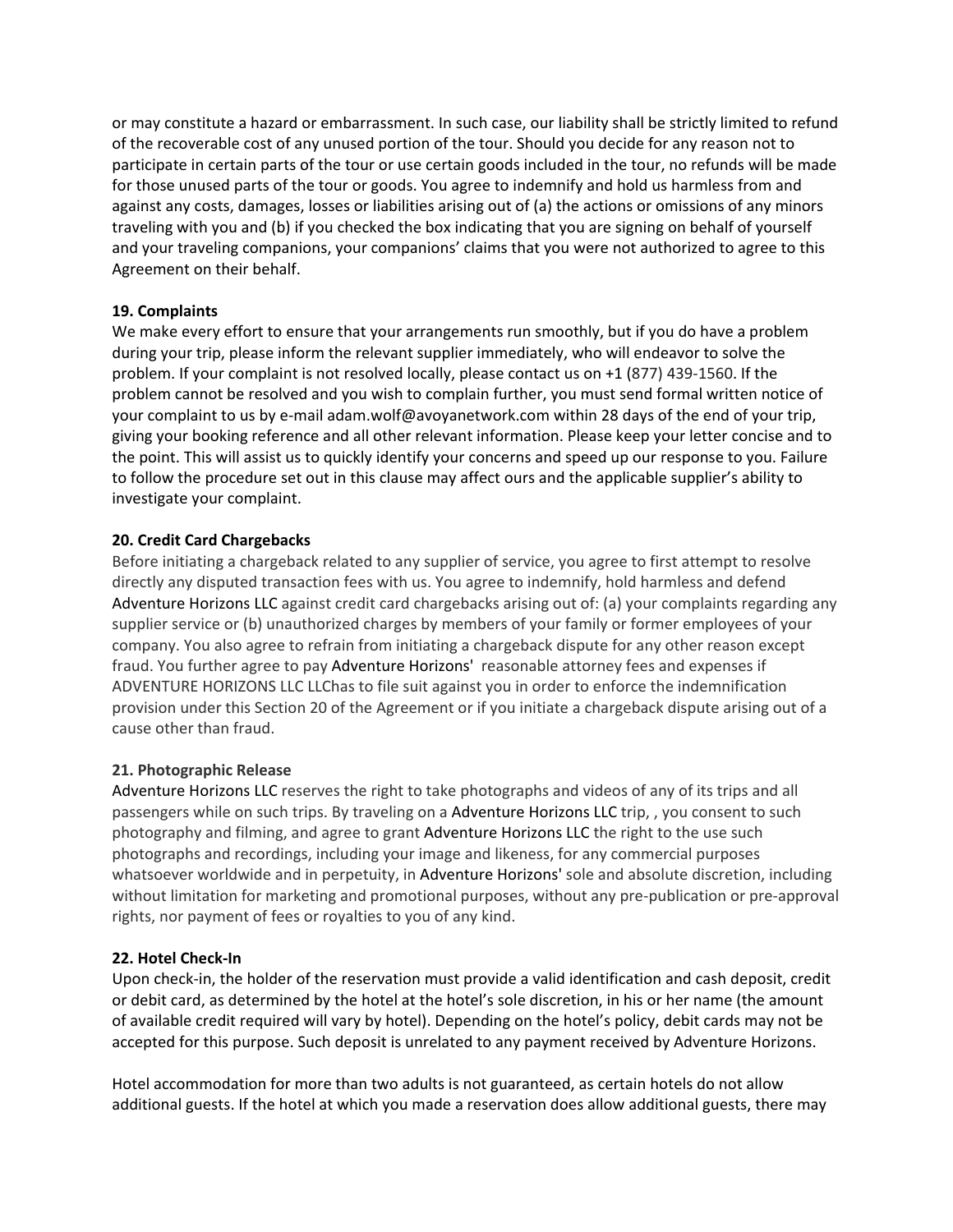be added charges. Such added charges vary and will be payable directly to the hotel, not Adventure Horizons.

In the event you are delayed on your date of check-in or find that you cannot check-in to your hotel on the date you requested, contact the hotel directly to advise it of your travel changes. Depending on the applicable hotel's terms and conditions, if you do not check-in to your hotel on the day of your reservation and also do not alert the hotel, the hotel may cancel the remaining portion of your reservation and may not provide you with a refund.

# **23. Passport, Visa and Immigration Requirements and Health Formalities**

It is your responsibility to check and fulfill the passport, visa, health and immigration requirements applicable to your itinerary. We can only provide general information about this. You must check requirements for your own specific circumstances with the relevant Embassies and/or Consulates and your own doctor as applicable. Requirements do change, and you must check the up to date position in good time before departure.

Each foreign country holds different views of past criminal offenses, whether within or outside of their boundaries. If you have a current or past offense, and you are unsure how the country you are traveling to (or through) views that offense, please contact that country directly for entry and exit requirements. (See: [https://travel.state.gov/content/travel/en/international-travel/International-Travel-Country-](https://travel.state.gov/content/travel/en/international-travel/International-Travel-Country-Information-Pages.html)[Information-Pages.html](https://travel.state.gov/content/travel/en/international-travel/International-Travel-Country-Information-Pages.html) ) Adventure Horizons LLC neither controls nor warrants the issuance of visas related to applicable travel. It is Customer's responsibility to verify that all the visas required for your trip have been obtained, that the visas for each country are valid for the entry and exit dates of your visit, that your personal details are accurately reflected and that your passport is valid for at least six months beyond the completion date of your trip. Please note that even when a visa is issued, a traveler may be denied entry since each country's local immigration officials make the final entry decision. Several factors including past criminal record may contribute to the decision of the local immigration official(s). Should a visa not be issued, Adventure Horizons LLC is not responsible for lost payments made toward the contemplated trip. If you call our office, we do not make this inquiry because we feel it is an invasion of privacy. For example, if traveling to or through Canada, Americans with a Driving While Intoxicated (DWI) or possession of marijuana record should always check whether current rules exclude admission, and potential waivers. (See: [https://www.canada.ca/en/immigration-refugees](https://www.canada.ca/en/immigration-refugees-citizenship/services/immigrate-canada/inadmissibility/overcome-criminal-convictions.html)[citizenship/services/immigrate-canada/inadmissibility/overcome-criminal-convictions.html](https://www.canada.ca/en/immigration-refugees-citizenship/services/immigrate-canada/inadmissibility/overcome-criminal-convictions.html) )

For medical information about your destination, we recommend contacting the Centers for Disease Control at (877) FYI-TRIP or go to [http://www.cdc.gov/travel.](http://www.cdc.gov/travel) We do not accept any responsibility if you cannot travel or incur any other loss because you have not complied with any passport, visa, immigration requirements or health formalities. You agree to reimburse us in relation to any fines or other losses which we incur as a result of your failure to comply with any passport, visa, immigration requirements or health formalities.

# **24. Baggage**

All baggage is transported at owner's own risk. Please check directly with the airline for specific baggage allowances. Adventure Horizons' arrangements and tour costs are based on one suitcase and one carryon bag per traveler. If you anticipate that your luggage will exceed this amount, please contact us as soon as possible so that we can arrange larger vehicles for airport transfers and sightseeing accordingly. All money, valuables and travel documents should be packed in a carry-on bag for which you are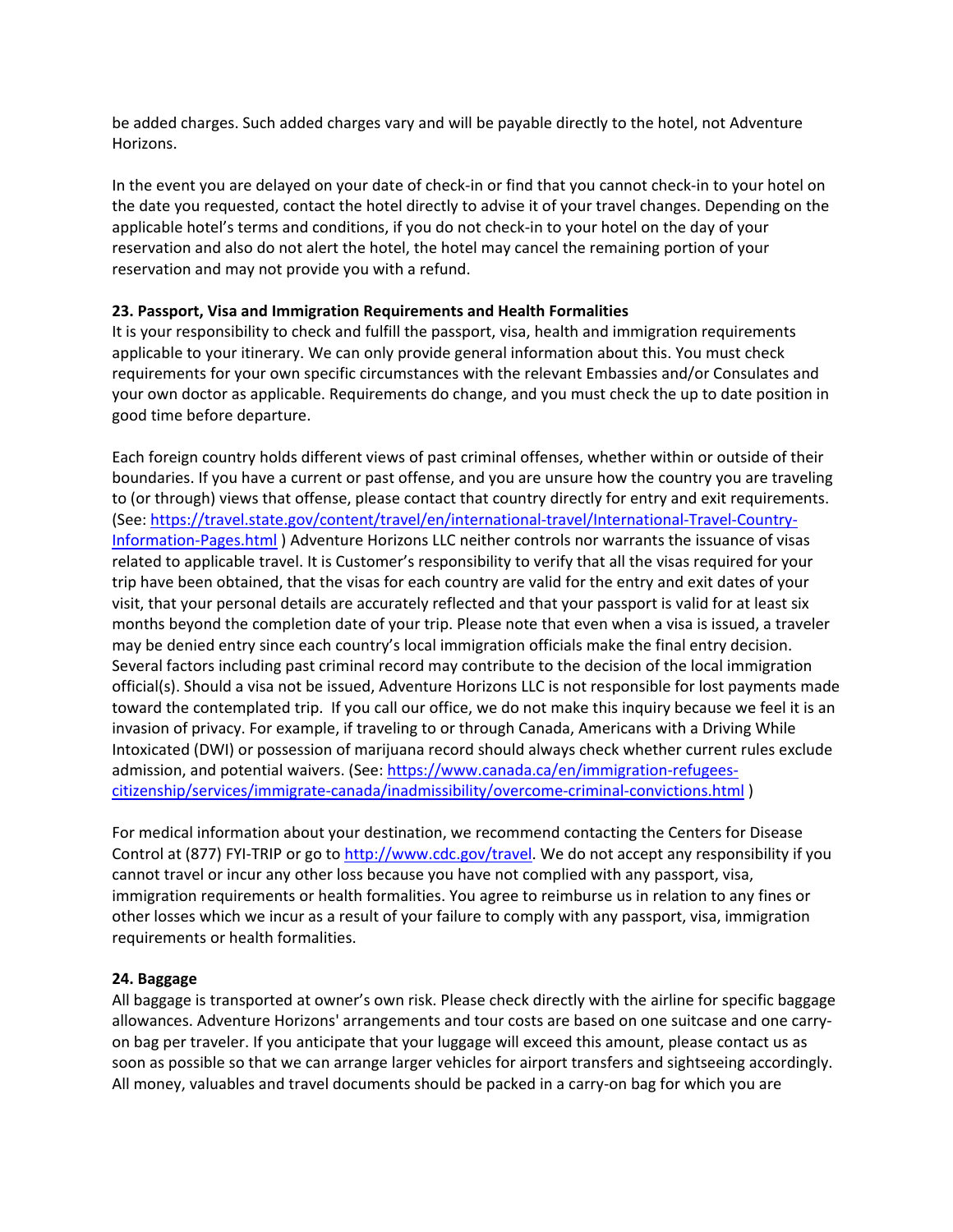responsible at all times. Adventure Horizons LLC cannot be responsible for loss or damage to baggage. **Insurance is strongly recommended.**

# **25. Supplier Contracts**

Many of the services which make up your trip are provided by independent suppliers. Those suppliers provide these services in accordance with their own consumer contracts covering cancellation penalties, supplier loyalty rewards programs and a wide range of other terms and conditions, and that you may be bound by those contracts regardless of whether you receive notice of their terms. Some of these terms and conditions may limit or exclude the supplier's liability to you. Copies of the relevant parts of these terms and conditions are available on the supplier's website or request from the supplier concerned. Upon request and to the extent we can honor your request, we will try to assist you in obtaining such supplier terms and conditions.

# **26. Air Check-Ins, Delays**

Due to enhanced security, it is strongly recommended that you check in a minimum of 2 hours prior to scheduled departure for domestic flights and 3 hours prior to scheduled departure time for international flights. Reconfirm flight times at least 24 hours prior to scheduled departure time for domestic flights, and 72 hours prior for international flights. Failure to use a reservation may result in automatic cancelation of all continuing and return flights, as well as forfeiture of airfares. If you or any member of your party miss your flight or other transport arrangement, it is canceled, or you are subject to a delay of over 3 hours for any reason, please contact us and the airline or other transport supplier concerned immediately.

Under European Union (EU) law, for flights by EU airlines, or for flights by other airlines departing from a point in the EU, you have rights in some circumstances to refunds and/or compensation from the airline in cases of denied boarding, cancellation or delay to flights. Full details of these rights will be publicized at EU airports and will also be available from airlines. Reimbursement in such cases is the responsibility of the airline and will not automatically entitle you to a refund of your trip price from us. A delay or cancellation to your flight does not automatically entitle you to cancel any other arrangements even where those arrangements have been made in conjunction with your flight.

# **27. Reservation Information and Identification Documentation Requirements.**

When making a travel reservation with Adventure Horizons LLC you agree to (i) provide accurate, current and complete information about yourself and those persons on whose behalf you are making a booking (hereinafter referred to as "Booking Data"); (ii) maintain and promptly update Adventure Horizons LLC as to any changes to the Booking Data, and any other information provided to Adventure Horizons, in order to keep it accurate, current and complete; and (iii) accept all risk of unauthorized access to any information you provide to Adventure Horizons, (including, but not limited to Booking Data). Adventure Horizons LLC may need to request documented proof of identity in order to make certain changes to Booking Data, such as changes to name or birth date.

Adventure Horizons LLC is not obligated to retain a record of your account or any Booking Data or other information that you may have stored by means of your client file for your use of our services, but may decide to do so at its own discretion as business decisions may warrant. You are only authorized to create and use one account with Adventure Horizons LLC and the account must be in the proper legal name of yourself and the persons for whom you are making a reservation, as you are prohibited from using alter egos or other disguised identities. All travel documents will be issued in the name(s) of the passenger(s) listed in your Booking Data and once issued may not be available for a name change.